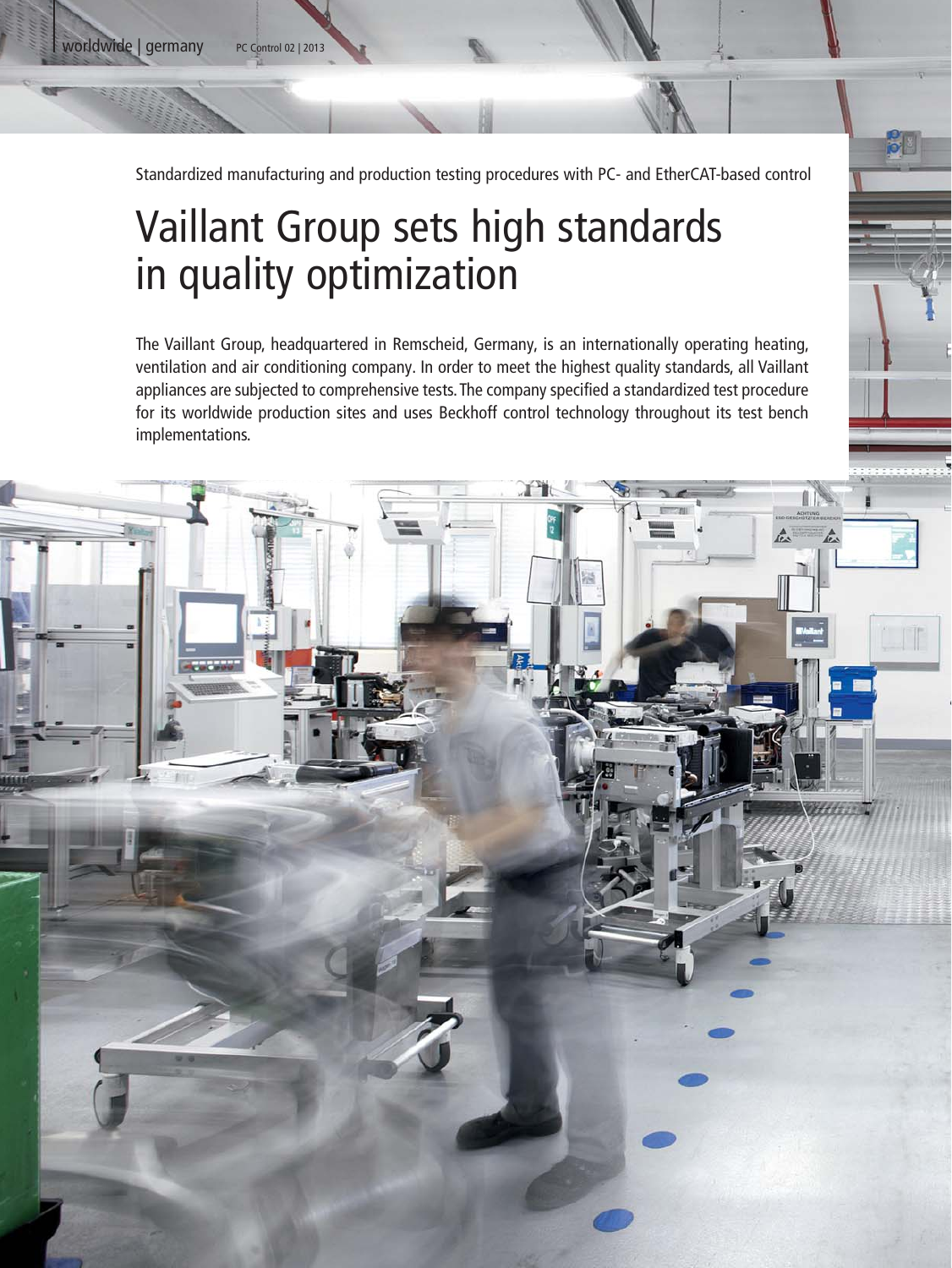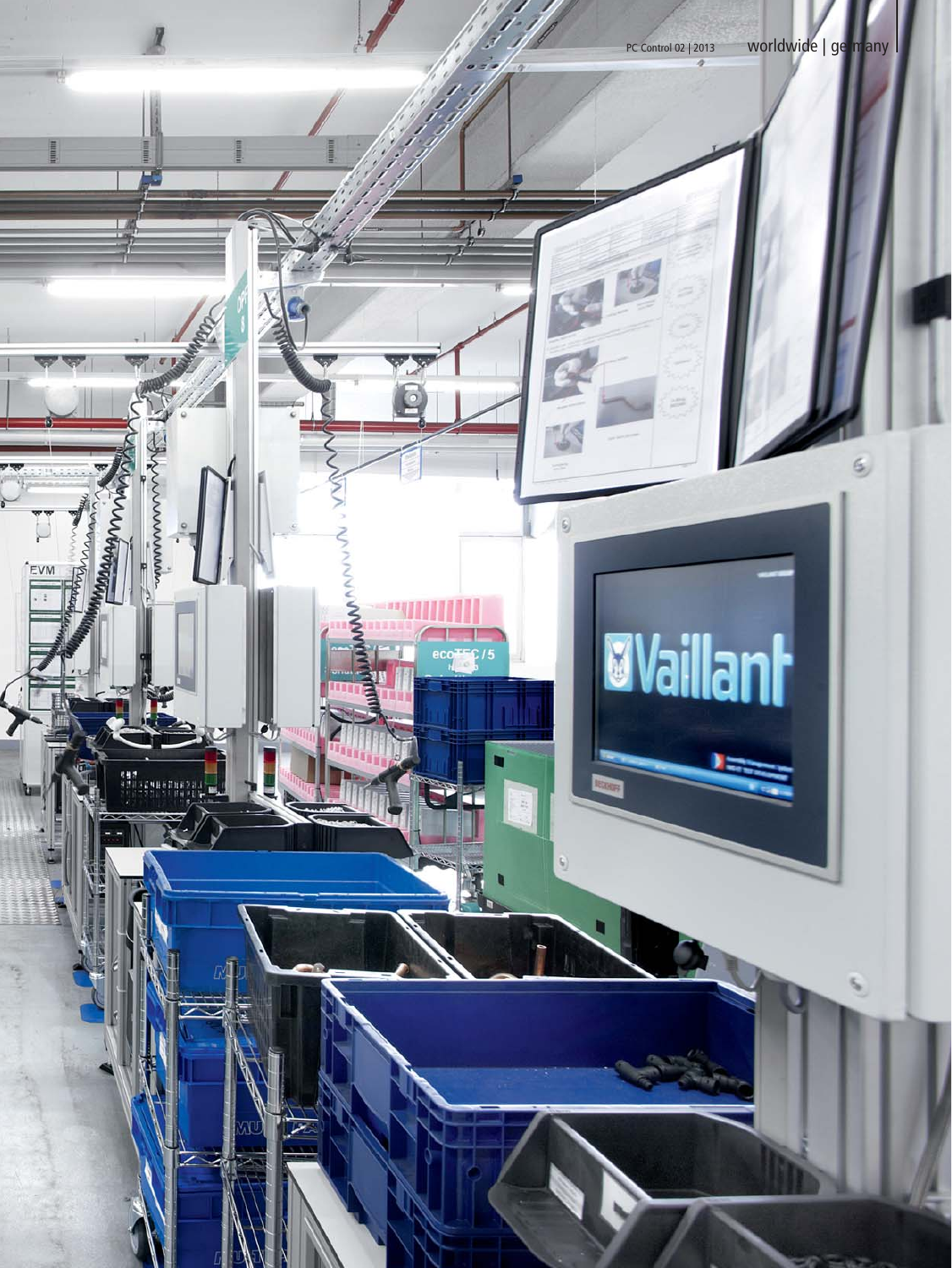



**The screwdrivers in the assembly lines are also among the system peripherals. The set values for the screwing forces are read by the Assembly Management System from the database and written to the screwdriver controller. The actual values are written back to the database and documented.**

One of the Vaillant Group's core business areas is the production of heating appliances. The product range extends from appliances designed for conventional fuels to system solutions that use regenerative energies. The Production Test Development Department is responsible for the testing concept of the Vaillant Group and for the development of testing methods, test benches and the Assembly Management System (AMS). "The test standards developed by us are binding for nine international production sites of the Vaillant Group. Presently we attend to about 200 test and assembly management applications that are in production," explains Christian Kron, head of the Production Test Development Department. "The philosophy of the Vaillant Group is to check our products throughout 100 percent of the process. It starts with the incoming goods, where we carry out random checks, and extends as far as the 'shipping audit.' In production and assembly we perform inline and end-of-line checks to test the appliances for correct assembly and functions." The Vaillant Group's thorough test strategy is applied to the entire product range.

## Flexible and scalable test bench solutions from the Beckhoff automation toolkit

The control hardware for the test benches comes from the Beckhoff automation toolkit; i.e. the system configuration is not fixed, but is adapted modularly to the test task at hand. "We predominantly use Industrial PCs from the C5210, C6915 and C6930 series as well as Control Panels from the CP6201, CP6907, CP7201, CP7709 and CP7901 series. Moreover, we use a customized panel based on the CP7901 that was developed with Beckhoff according to our specifications," Christian Kron reports.

Each Vaillant test bench is controlled by the company's proprietary UTS software which runs on Beckhoff Industrial PCs. With a further assembly management software platform developed by the Vaillant Group, the work sequences of different assembly stations in a production line can be executed in parallel. The work sequence of each station is thus controlled individually on the basis of the production orders.

## Connection of all system components via flexible EtherCAT Terminals

**The Vaillant Group uses EtherCAT, Ethernet TCP/IP, PROFIBUS, RS232 and USB as physical interfaces for communication with** 

**devices and server databases.**

The periphery required for the assembly and test applications is connected via Beckhoff EtherCAT Terminals. As Christian Kron points out, the specialists from the Vaillant Group have concentrated on a few standard EtherCAT Terminals in order to keep individual parts stocking as manageable as possible. Different hardware components such as scanners or RFID units for product tracking are controlled via gateways and interfaces. The screwdrivers in the assembly lines are also part of the system periphery. The set values for the screwing forces are read from the database by the Assembly Management System and written to the screwdriver controller; the actual values are written back to the database and documented. "The system also encompasses error recognition. If the worker has forgotten a screw, for example, he is 'guided' by the system and reworks the missing screwed connection," explains Christian Kron.

With EtherCAT as the central bus system, the local controllers that are usually deployed at each station are replaced by a central Industrial PC. With an average number of 30 stations per production line, this results in significant cost savings. The software maintenance of the system also becomes more efficient, since it concentrates only on the Industrial PCs used in a line. Thus, the Assembly Management System also helps increase production efficiency.

#### Up to 300 test contents are documented

All test steps and results, including the measured values, are recorded and documented. Traceability is guaranteed for every product on the basis of the documented test report. The main measured variables recorded during the test sequences are pressure, flow, temperature, current, voltage and frequency. Sig-